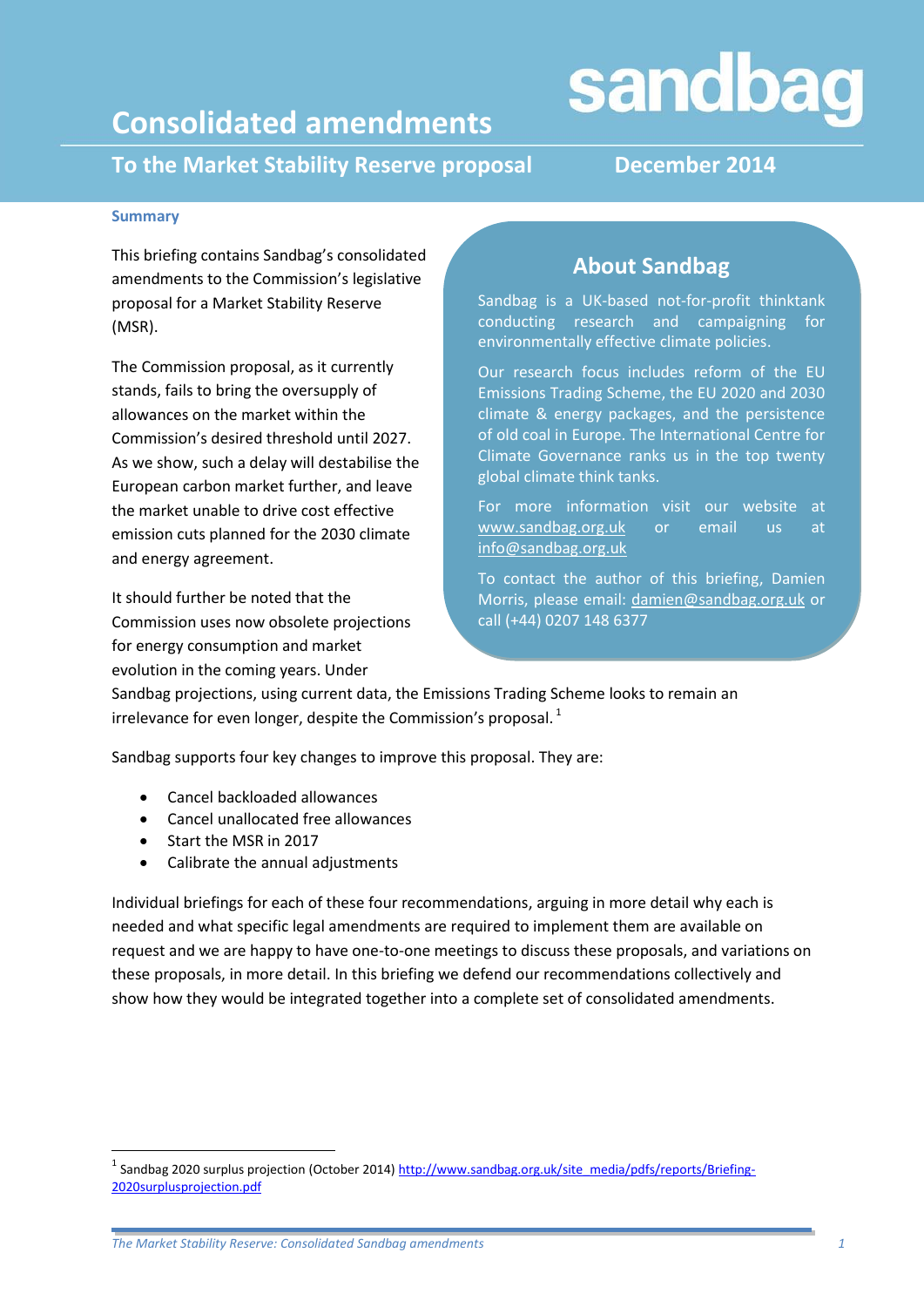#### **RATIONALE FOR THESE CHANGES**

Given that the Market Stability Reserve is intended to address the current oversupply of allowances in the EU Emissions Trading Scheme, it makes little sense to delay the implementation of the mechanism until 2021, when it could realistically start as early as 2017.

Any delay will needlessly allow the surplus to grow very much larger before the Market Stability Reserve can take effect, meaning it will take longer to start rallying the carbon price, and longer to get supply down to proposed levels (400-833 million). This is particularly true if 900 million backloaded allowances are allowed to re-enter the market in 2019 and 2020, along with any unused allowances from the New Entrant's Reserve, from rules governing partial closures and other sources (which currently account for approximately 800 million more allowances).<sup>2</sup>

If these allowances are allowed to re-enter the market in 2019 and 2020, we can expect another price crash as supply floods demand in those years. This will needlessly destabilise the market and expectation of the coming crash will delay investment and exacerbate carbon lock-in. Rather than allowing these allowances to re-enter the market we propose cancelling them. This would begin to re-align the EU ETS with the cost-effective trajectory to 2050 in the Commission's Low Carbon Roadmap.

Finally, we propose changing the annual supply adjustments made by the Market Stability Reserve so that they are more sensitive to market conditions. We would see the MSR make larger adjustments when supply is further from the target supply range of 400-833 million, but attenuate adjustments as supply nears these thresholds. This helps to correct for extreme situations more rapidly, but also guards against the danger that the thresholds are set at the wrong levels to accommodate forward hedging needs.



<span id="page-1-0"></span>

#### *Source: European Commission, Sandbag calculations*

1

 $^2$  At the time of writing the New Entrant's Reserve still contains some 424 million allowances, and a further 391 million allowances remain unaccounted for in the published free allocations and scheduled auctions for this trading period. EU Transaction Log, DG Clima website and European Environment Agency ETS Data Viewer (accessed July 2014).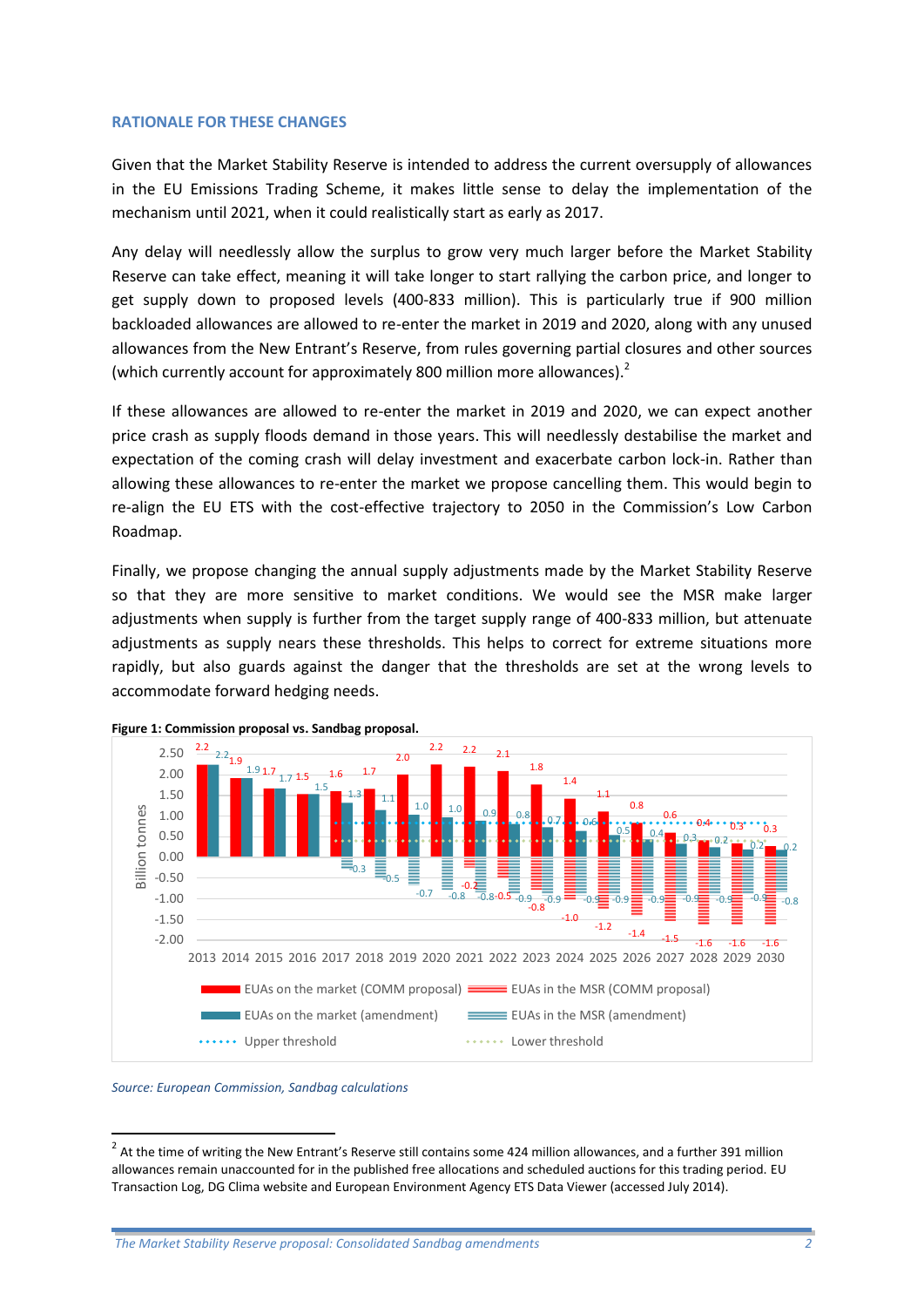By our calculations, the Commission proposal as it stands will take until at least 2027 to get supply within this range, using the Commission's Reference scenario. If the annual adjustments under the Market Stability Reserve were initiated from 2017, the backload and other unused allowances were cancelled, and annual adjustments were re-calibrated, the surplus could be brought within the Commission's proposed thresholds by  $2022 - 5$  years earlier.<sup>3</sup>

Industry has expressed some concerns that withholding allowances from Phase 3 auctions will create regulatory uncertainty and increase their exposure to carbon leakage. However, our research finds most industrial sectors have received enough free allowances to significantly grow their emissions between now and 2020 without incurring any carbon costs. This derives from a combination of factors including the exaggerated coverage of the carbon leakage list, weak efficiency benchmarks and reduced activity levels against relatively fixed free allocations.





**.** 

While a small minority of industrial sectors and industrial companies can expect to face some carbon costs by 2020, we note that this was supposed to be the rule rather than the exception, and that only the most carbon efficient performers in the most leakage exposed sectors were supposed to receive all the allowances they needed. We recommend that following the agreement of the EU 2030 package on climate and energy, more should be done to incentivise industrial transition to a low carbon future through the introduction of investment incentives. This should be addressed in legislative proposals that will follow in due course and should not be a reason to prevent or water down the introduction of an effective MSR.

#### **These changes would require the following 10 amendments to the Commission proposal:**

*Source: EU Transaction Log, Sandbag calculations*

<sup>3</sup> In fact, this state may arrive earlier. The dataset used in **[Figure 1](#page-1-0)** is provided by the Commission, which assumes that no unused allowances will exist – in spite of the small likelihood that the new entrants reserve be exhausted and the high likelihood that installation closure and partial cessation of activities raise the volume of unused allowances. The volume of EUAs on the market would therefore be smaller in 2020 (and the volume of EUAs in the MSR accordingly higher), thereby bringing closer the date when the market is within its stable boundaries.

<sup>&</sup>lt;sup>4</sup> Emissions change relative to verified emissions 2013 levels (EUTL), assuming linear growth or decline.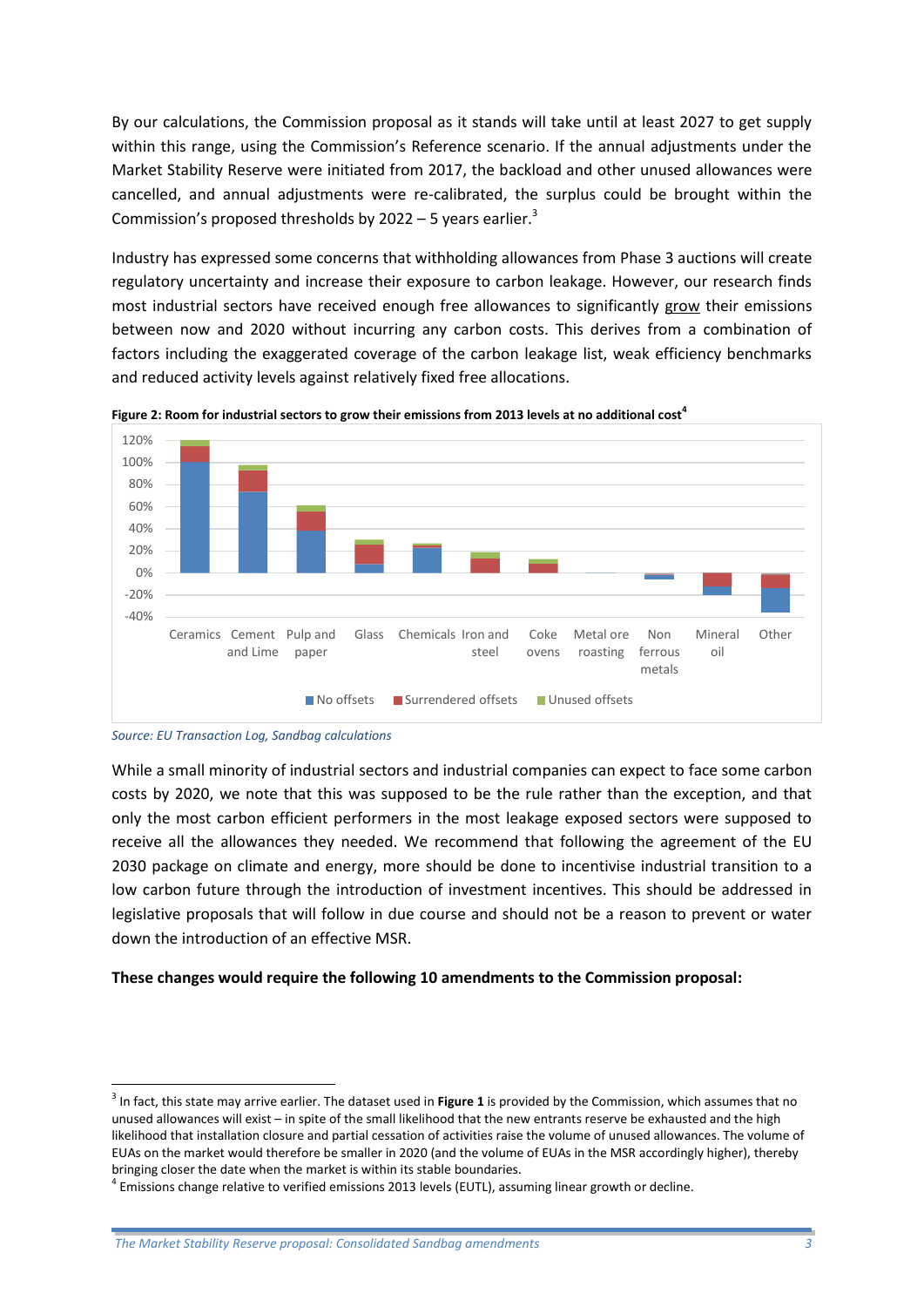#### **CONSOLIDATED AMENDMENTS: (In order of appearance in the original proposal)**

#### **Amendment 1: Early establishment of the MSR and calibration of annual supply adjustments**

#### **Proposal for a decision - Recital 2**

**Justification -** If the current glut of allowances is seen to be a problem, it makes little sense to wait until 2021 to start to address it. We see January 2017 as the earliest practical stage that the Market Stability Reserve could be implemented.

Moreover, the Commission's proposed adjustments potentially take a very long time to reach the target supply range (400-833m). They also risk removing allowances from auction when they are needed and returning them when they are not, if it turns out that these thresholds have not been set at the appropriate level to accommodate forward hedging needs for companies policed by the scheme. We therefore recommend including a more calibrated adjustment, which removes more allowances when the supply of allowances is very far from the thresholds, but attenuates as the supply approaches the thresholds.

| Text proposed by Commission                             | Amendment                                            |
|---------------------------------------------------------|------------------------------------------------------|
| (2)[] In order to address this problem and to make      | (2)[] In order to address this problem and to make   |
| the European Emission Trading System more               | the European Emission Trading System more            |
| resilient to imbalances, a Market Stability Reserve     | resilient to imbalances, a Market Stability Reserve  |
| should be established. To ensure regulatory             | should be established on 1 January 2017. In order to |
| certainty as regards auction supply in phase 3 and      | preserve a maximum degree of predictability, clear   |
| allow for some lead-time adjusting to the               | rules should be set for placing allowances into the  |
| introduction of the design change, the Market           | reserve and releasing them from the reserve. Where   |
| Stability Reserve should be established as of phase     | the conditions are met, beginning in 2017,           |
| 4 starting in 2021. In order to preserve a maximum      | allowances corresponding to 33% of the difference    |
| degree of predictability, clear rules should be set for | <b>between the 833 milllion and the number of</b>    |
| placing allowances into the reserve and releasing       | allowances in circulation in year x-2 should be put  |
| them from the reserve. Where the conditions are         | into the reserve. A corresponding number of          |
| met, beginning in 2021, allowances corresponding        | allowances should be released from the reserve       |
| to 12% of the number of allowances in circulation in    | when the total number of allowances in circulation   |
| year x-2 should be put into the reserve. A              | is lower than 400 million.                           |
| corresponding number of allowances should be            |                                                      |
| released from the reserve when the total number of      |                                                      |
| allowances in circulation is lower than 400 million.    |                                                      |
|                                                         |                                                      |

#### **Amendment 2: Cancel unallocated free allowances at the end of each trading period**

#### **Proposal for a decision - Recital 3**

**Justification -** Separate to introducing a Market Stability Reserve the Commission's proposal also introduces a separate mechanism to shift two thirds of any excess allowances (e.g. from the backload and from unallocated sources) auctioned in the final year of each trading phase into the first two years of the subsequent phase as a means of smoothing out the supply across the phases.

Such a mechanism does little to prevent these returning allowances from flooding the market at the end of Phase 3, weakening the carbon price and hindering the efficacy of the market stability reserve. Instead, we propose cancelling these allowances. This will also help to realign the ETS cap with the cost-effective trajectory to 2050 implied by the Low Carbon Roadmap. Sandbag's calculations find that 2.6 billion allowances need to be removed from the ETS between now and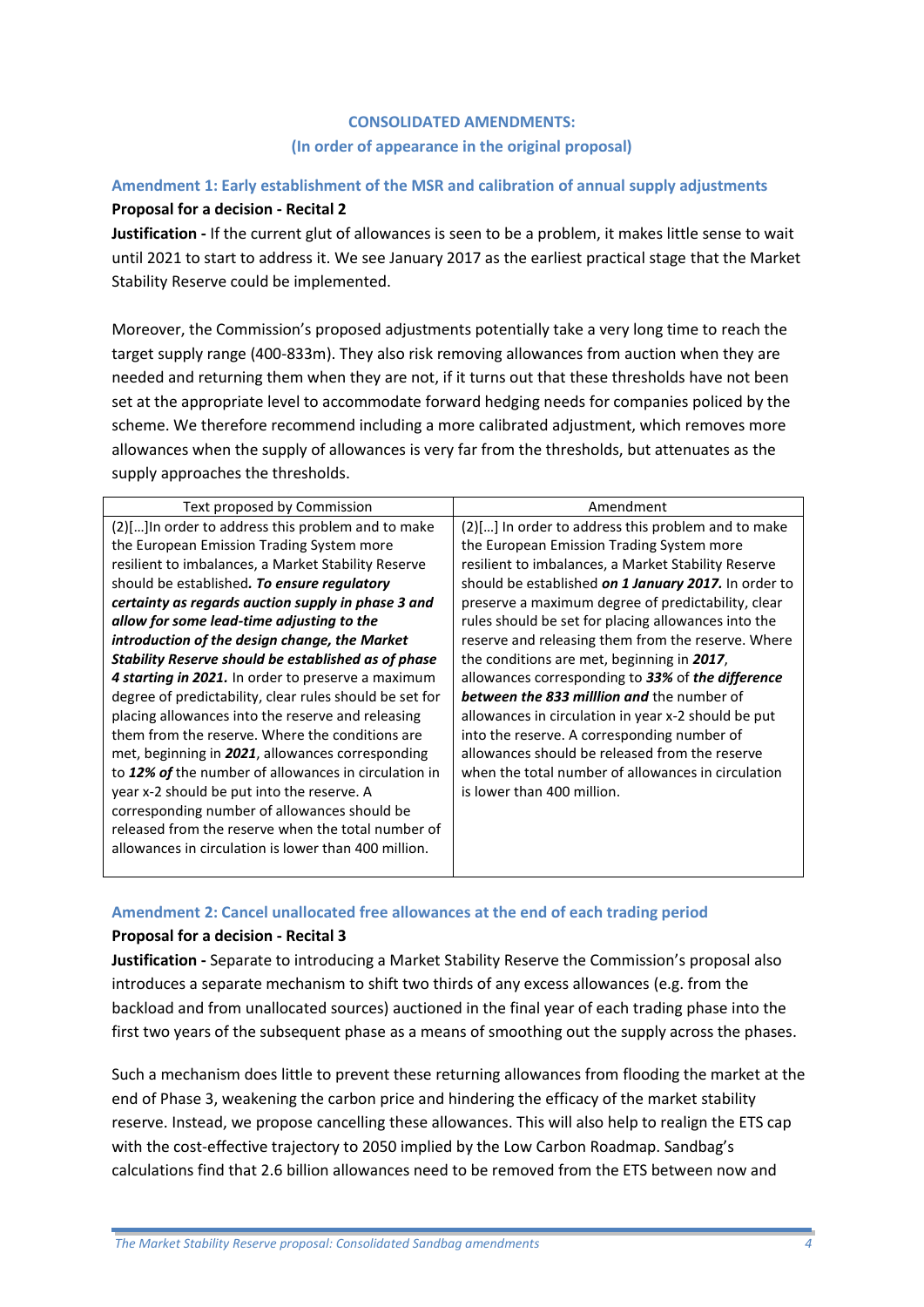2030 in order to re-align the ETS with the Roadmap milestones.<sup>5</sup> The extent of the surpluses that are continuing to accrue in the market is such that removing this volume of allowances is the minimum that is required to restore balance to the market.<sup>6</sup>

| Text proposed by Commission                                  | Amendment                                                |
|--------------------------------------------------------------|----------------------------------------------------------|
| (3) Furthermore, in addition to the establishment of         | (3) Furthermore, in addition to the establishment of     |
| the Market Stability Reserve, a few consequential            | the Market Stability Reserve, a few consequential        |
| amendments should be made to Directive                       | amendments should be made to Directive                   |
| 2003/87/EC to ensure consistency and smooth                  | 2003/87/EC to ensure consistency and smooth              |
| operation of the ETS. In particular, the operation of        | operation of the ETS. In particular, the operation of    |
| Directive 2003/87/EC may lead to large volumes of            | Directive 2003/87/EC may lead to large volumes of        |
| allowances to be auctioned at the end of each                | allowances to be auctioned at the end of each            |
| trading period which can undermine market                    | trading period which can undermine market                |
| stability. Accordingly, in order to avoid an                 | stability. Accordingly, in order to avoid an             |
| imbalanced market situation of supply of allowances          | imbalanced market situation of supply of allowances      |
| at the end of one trading period and the beginning           | with possibly disruptive effects for the market,         |
| of the next with possibly disruptive effects for the         | provision should be made for <b>cancelling</b> any large |
| market, provision should be made for the                     | increase of supply at the end of <b>phase 3</b> .        |
| <b>auctioning of part of</b> any large increase of supply at |                                                          |
| the end of one trading period in the first two years         |                                                          |
| of the next period.                                          |                                                          |

#### **Amendment 3: Early start**

#### **Proposal for a decision: Article 1 – paragraph 1**

**Justification -** If the current glut of allowances is seen to be a problem, it makes little sense to wait until 2021 to start to address it. We see January 2017 as the earliest practical stage that the Market Stability Reserve could be implemented.

| Text proposed by Commission                       | Amendment                                         |
|---------------------------------------------------|---------------------------------------------------|
| 1. A Market Stability Reserve is established, and | 1. A Market Stability Reserve is established, and |
| shall operate from 1 January 2021.                | shall operate from 1 January 2017.                |

#### **Amendment 4: Early provision of information**

#### **Proposal for a decision: Article 1 – paragraph**

**Justification-** For annual adjustments to commence in January 2017, as proposed in Amendment 1 and 2 above, it will be necessary to know the total allowances in 2015 (year x-2). The first opportunity to publish this will be May 2016, after the compliance 2015 compliance data is published.

| Text proposed by Commission                         | Amendment                                           |
|-----------------------------------------------------|-----------------------------------------------------|
| 2. The Commission shall publish the total number of | 2. The Commission shall publish the total number of |
| allowances in circulation each year, by 15 May of   | allowances in circulation each year, by 15 May of   |
| the subsequent year. [] The first publication shall | the subsequent year. [] The first publication shall |
| take place by 15 May 2017.                          | take place by 15 May 2016.                          |

#### **Amendment 5: Better calibration of MSR volumes subtracted from the market**

#### **Proposal for a decision: Article 1 – paragraph 3**

 $\overline{a}$ 

<sup>&</sup>lt;sup>5</sup> The Low Carbon Roadmap implied domestic emissions cuts 25% below 1990 levels by 2020 and 40% in 2030. We calculate that a lower 2020 target, would imply cuts of 1.4 billion in Phase 3 and 1.2 billion between 2021 and 2030. Se[e http://www.sandbag.org.uk/site\\_media/pdfs/reports/Sandbag-ETS2014-SlayingTheDragon.pdf](http://www.sandbag.org.uk/site_media/pdfs/reports/Sandbag-ETS2014-SlayingTheDragon.pdf)  $<sup>6</sup>$  By 2020 the Commission estimates that 2.6 billion could accrue in the scheme. The UK government estimates</sup> 3.1 billion will accrue by then and Sandbag estimates 4.5 billion.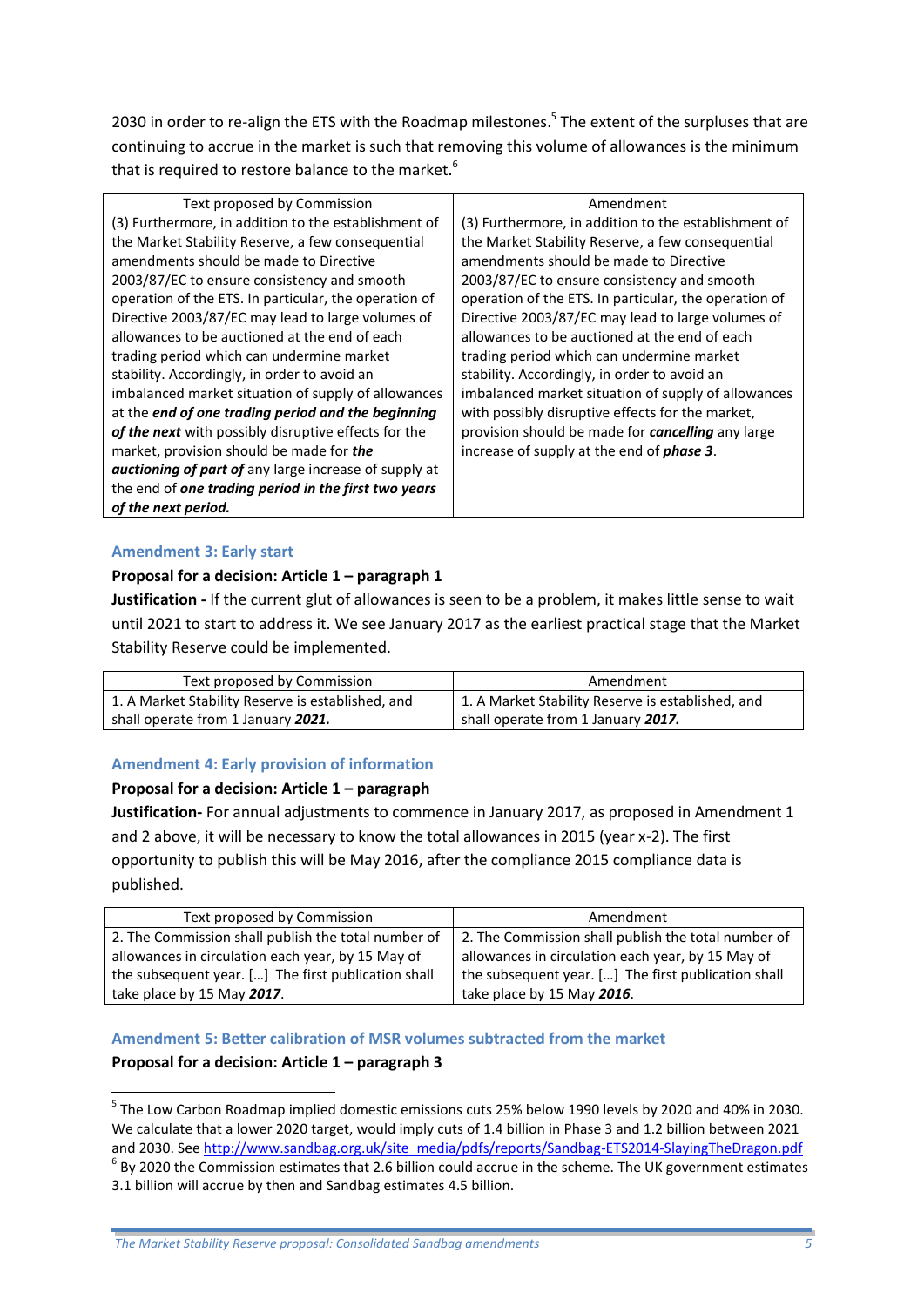**Justification-** The Commission's proposed adjustments potentially take a very long time to reach the target supply range (400-833m) and risks removing allowances from auction when they are needed and returning them when they are not. We therefore recommend including a more calibrated adjustment which removes more allowances when the supply of allowances is very far from the thresholds, but attenuates as supply approaches the thresholds.

| Text proposed by Commission                            | Amendment                                              |
|--------------------------------------------------------|--------------------------------------------------------|
| 3. In each year beginning in 2021, a number of         | 3. In each year beginning in 2017, a number of         |
| allowances equal to 12% of the total number of         | allowances equal to 33% of the difference between      |
| allowances in circulation in year x-2, as published in | 833 million allowances and the total number of         |
| May year x-1, shall be placed in the reserve, unless   | allowances in circulation in year x-2, as published in |
| this number of allowances to be placed in the          | May year x-1, shall be placed in the reserve, unless   |
| reserve would be less than 100 million.                | this number of allowances to be placed in the          |
|                                                        | reserve would be <b>below zero</b> .                   |

#### **Amendment 6: Better calibration of MSR volumes added to the market**

#### **Proposal for a decision: Article 1 – paragraph 4**

| Text proposed by Commission                              | Amendment                                            |
|----------------------------------------------------------|------------------------------------------------------|
| 4. In any year, if the total number of allowances in     | 4. In any year, if the total number of allowances in |
| circulation is lower than 400 million, 100 million       | circulation is lower than 400 million, 33% of the    |
| <b>allowances</b> shall be released from the reserve. In | difference between 400 million allowances and the    |
| case less than 100 million allowances are in the         | number of allowances in circulation shall be         |
| reserve, all allowances in the reserve shall be          | released from the reserve. In case less than this    |
| released under this paragraph.                           | volume of allowances are in the reserve, all         |
|                                                          | allowances in the reserve shall be released under    |
|                                                          | this paragraph.                                      |

**Amendment 7: Early Start and explicit provision for cancelling allowances**

**Proposal for a decision**

**Article 2 – paragraph 2**

**Directive 2003/87/EC**

#### **Article 10 – paragraph 1**

**Justification -** If the current glut of allowances is seen to be a problem, it makes little sense to wait until 2021 to start to address it. We see January 2017 as the earliest practical stage that the Market Stability Reserve could be implemented. This in turn requires that the annual report on the total allowances in circulation be published by May 2016, which requires political agreement to be reached before then. We also feel it is important to clarify that auctions need to be adjusted for any allowances cancelled, and also to establish a clearer provision for Member States to voluntarily cancel allowances from their national auctioning entitlement if they so choose.

| Text proposed by Commission                           | Amendment                                             |
|-------------------------------------------------------|-------------------------------------------------------|
| "1. From 2021 onwards, Member States shall            | "1. From 2017 onwards, Member States shall            |
| auction all allowances that are not allocated free of | auction all allowances that are not allocated free of |
| charge in accordance with Article 10a and 10c and     | charge in accordance with Article 10a and 10c, are    |
| are not placed in the Market Stability Reserve        | not placed in the Market Stability Reserve            |
| established by Decision [OPEU please insert number    | established by Decision [OPEU please insert number    |
| of. this Decision when known] of the European         | of this Decision when known] of the European          |
| Parliament and of the Council(*)."                    | Parliament and of the Council(*) and are not          |
|                                                       | cancelled by Member States or market                  |
|                                                       | <i>participants."</i>                                 |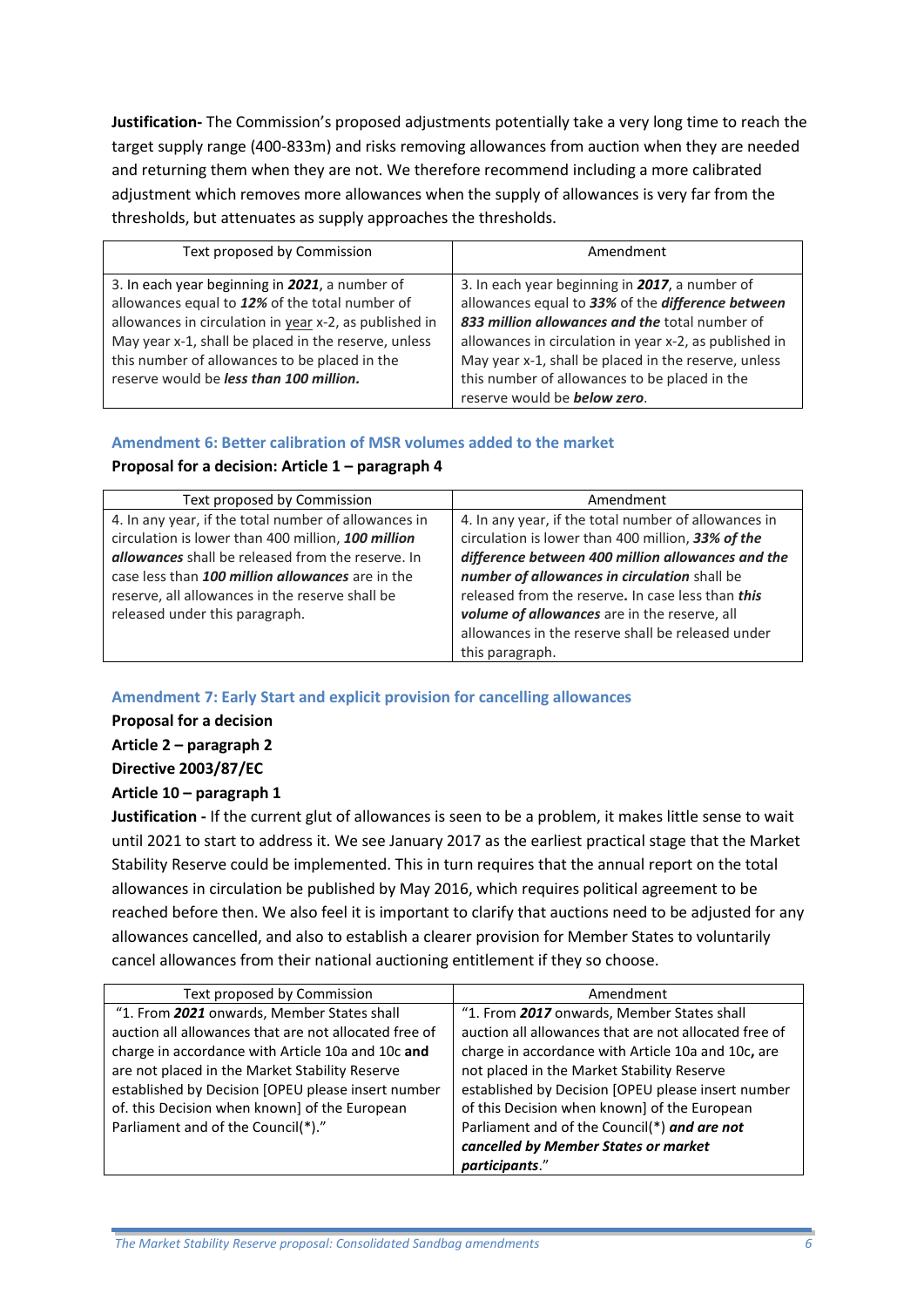#### **Amendment 8: Removing the Commission's proposed fix for unused free allowances**

#### **Proposal for a decision: Article 2 – paragraph 3 (deleted)**

**Directive 2003/87/EC**

#### **Article 10 – paragraph 1a (new)**

**Justification –** In addition to the Market Stability Reserve, the Commission proposal introduces a separate mechanism to adjust auction supply that shifts excess auction volumes from the final year of each phase into the first two years of the following phase. This mechanism mainly addresses the influx of unassigned free allowances that are auctioned in the final year of each phase.

It seems inelegant and unnecessary to introduce two separate and competing mechanisms to the EU Emissions Trading Scheme to maintain market stability and to regulate supply.

We propose removing this second mechanism and instead, address this influx of unassigned allowances at the end of each phase by cancelling them (see Amendment 9).

| Text proposed by Commission                                                                                                                                                                                                                                                                                                                                                                                                                                                                                                                                                                                                                              | Amendment               |
|----------------------------------------------------------------------------------------------------------------------------------------------------------------------------------------------------------------------------------------------------------------------------------------------------------------------------------------------------------------------------------------------------------------------------------------------------------------------------------------------------------------------------------------------------------------------------------------------------------------------------------------------------------|-------------------------|
| 3. In Article 10, the following paragraph shall be<br><i>inserted:</i>                                                                                                                                                                                                                                                                                                                                                                                                                                                                                                                                                                                   | <i><b>IDeleted1</b></i> |
| "1a. Where the volume of allowances to be<br>auctioned by Member States in the last year of<br>each period referred to in Article 13(1) exceeds by<br>more than 30% the expected average auction<br>volume for the first two years of the following<br>period before application of Article 1(3) of Decision<br><b>[OPEU please insert number of this Decision when</b><br>known], two-thirds of the difference between the<br>volumes shall be deducted from auction volumes in<br>the last year of the period and added in equal<br>instalments to the volumes to be auctioned by<br>Member States in the first two years of the<br>following period." |                         |

#### **Amendment 9: Cancel backloaded allowances and unallocated allowances**

#### **Proposal for a decision: Article 2a(new)**

**Justification-** 900 million allowances "backloaded" from auction in years 2014-2016 are due to reenter the market in 2019 and 2020, as agreed under Commission Regulation (EU) No 176/2014. Even if the Market Stability Reserve starts making annual adjustments from 2017 as we propose, this influx of allowances will overwhelm it, aggressively increasing supply when the Market Stability Reserve is attempting to reduce it. We propose instead, that these should be withheld from the market and cancelled.